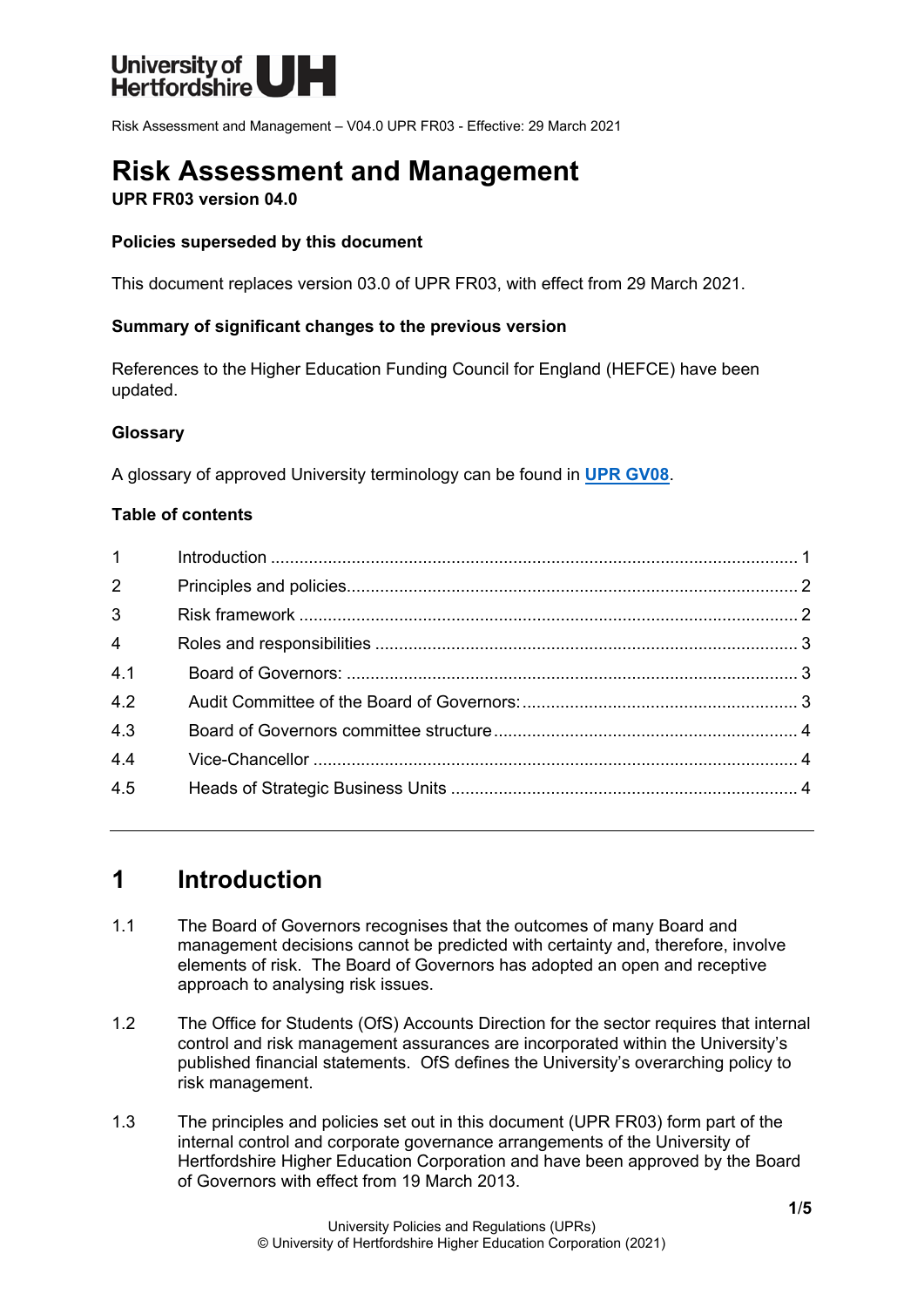1.4 The Board of Governors expects that similar policies and controls will be adopted by the Students' Union, the wholly-owned subsidiary companies and their whollyowned subsidiaries.

# <span id="page-1-0"></span>**2 Principles and policies**

- 2.1 The Board of Governors adopts an holistic approach to risk management implementing risk management methodologies throughout the Corporation, its wholly-owned subsidiary companies and their wholly-owned subsidiaries. Implementation is undertaken as a 'top down' and 'bottom up' process. Key risks are identified at a corporate level, the processes and actions required to manage those risks are analysed and the issues are addressed at the appropriate level within the University's structure and procedures. Risk registers are held for major projects, partnerships and programmes; by Strategic Business Units and by the wholly-owned subsidiary companies and their wholly-owned subsidiaries. Key risks identified at this level are conveyed to the Board for consideration.
- 2.2 The Board of Governors determines and approves the level of risk that it deems appropriate for the Corporation to carry (the corporate 'risk appetite').
- 2.3 The following principles underpin the Corporation's approach to risk management and internal control. The Corporation:
	- i recognises the respective attributes of adverse and beneficial risk management and balances its decisions in the context of analysis of these factors;
	- ii does not adopt a risk-averse or a risk-adoption position as a matter of policy, therefore, each decision involving risk assessment is treated on its merits and the circumstances of the Corporation at that time;
	- iii acknowledges that the application of risk management methodologies extends beyond the protection of financial health of the University. It embraces issues concerning the reputation of the Corporation, its status as a publicly funded body and its Health and Safety obligations to its students and its staff;
	- iv makes prudent recognition and disclosure of the financial and non-financial implications of risks;
	- v evaluates the consequences of catastrophic events that would threaten business continuity and uses risk management methodologies to seek to reduce the probability of such events and to develop appropriate contingency plans;
	- vi will identify indicators to enable the effective monitoring and reporting of risk and will review these indicators regularly.

### <span id="page-1-1"></span>**3 Risk framework**

- 3.1 Risk management embraces all aspects of the Corporation's operations which are categorised within the following broad areas:
	- a strategic direction, governance and statutory compliance;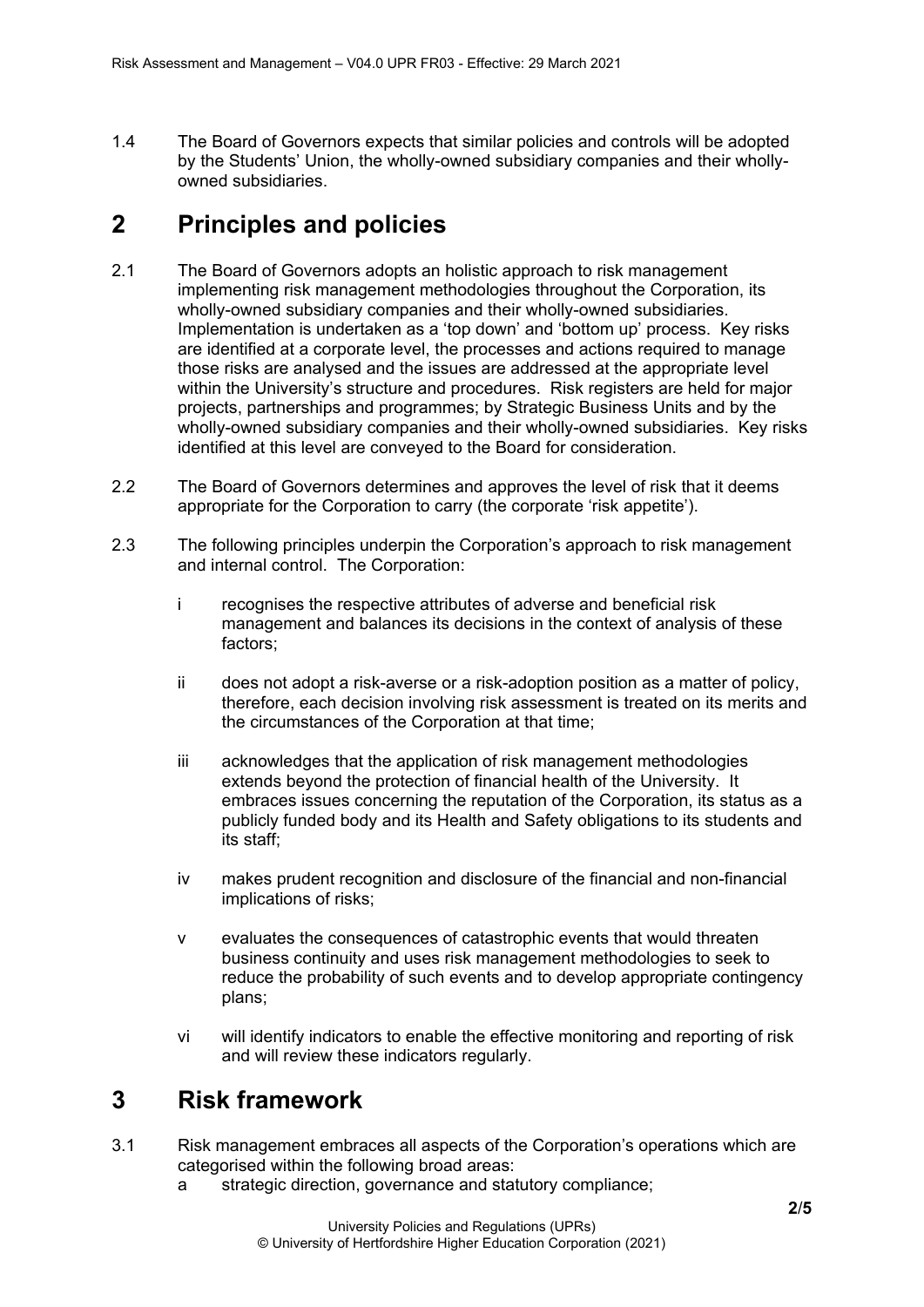- b quality assurance in educational provision and the standards of awards;
- c assessment of the quality of research by independent bodies;
- d effective employee recruitment, remuneration, retention, motivation and exposure to key workers;
- e financial exposure caused by budgeting errors or expenditure control weaknesses;
- f financial exposure caused by non-compliance with regulations and procedures;
- g attainment of targets (student recruitment, research and commercial contracts);
- h delivery and receipt of contracted services (teaching, research or commercial);
- i information systems functionality, reliability and sustainability;
- Health and Safety and catastrophe risk exposure;
- k adverse publicity from corporate, staff or student issues;
- l risks inherent in major capital projects;
- m performance of the wholly-owned subsidiary companies and their whollyowned subsidiaries;
- n performance of the Colleges within the Hertfordshire Higher Education Consortium.
- 3.2 In each of these areas, risk management will be addressed through specific processes determined from time-to-time by the Vice-Chancellor and will be reported to the Board of Governors either through the relevant committee of the Board or directly to the Board of Governors itself.

# <span id="page-2-0"></span>**4 Roles and responsibilities**

### <span id="page-2-1"></span>**4.1 Board of Governors:**

- a is responsible for approving the University' risk assessment and management policy;
- b is responsible for overseeing risk management within the Corporation as a whole;
- c will receive regular briefings from the Vice-Chancellor concerning actual or potential significant issues of risk;
- d is required to provide an annual statement to OfS on the status of risk management within the Corporation;
- e will influence the culture of risk management within the Corporation taking into account statutory and other directive requirement;
- f determines the appropriate level of risk exposure (risk appetite) in matters of corporate importance;
- g approves major decisions affecting the Corporation's risk profile or exposure;
- h by means of regular reporting, monitors, either directly or via its committees, the management of significant risks;
- i will satisfy itself that less significant risks are being actively managed;
- j will review, annually, the Corporation's approach to risk management and as necessary, approve changes or improvements;
- k will review, annually, the effectiveness of the Corporation's internal controls.

### <span id="page-2-2"></span>**4.2 Audit Committee of the Board of Governors:**

- a appraises the effectiveness of the Corporation's risk management strategy;
- b appraises the processes in place to implement mitigating actions;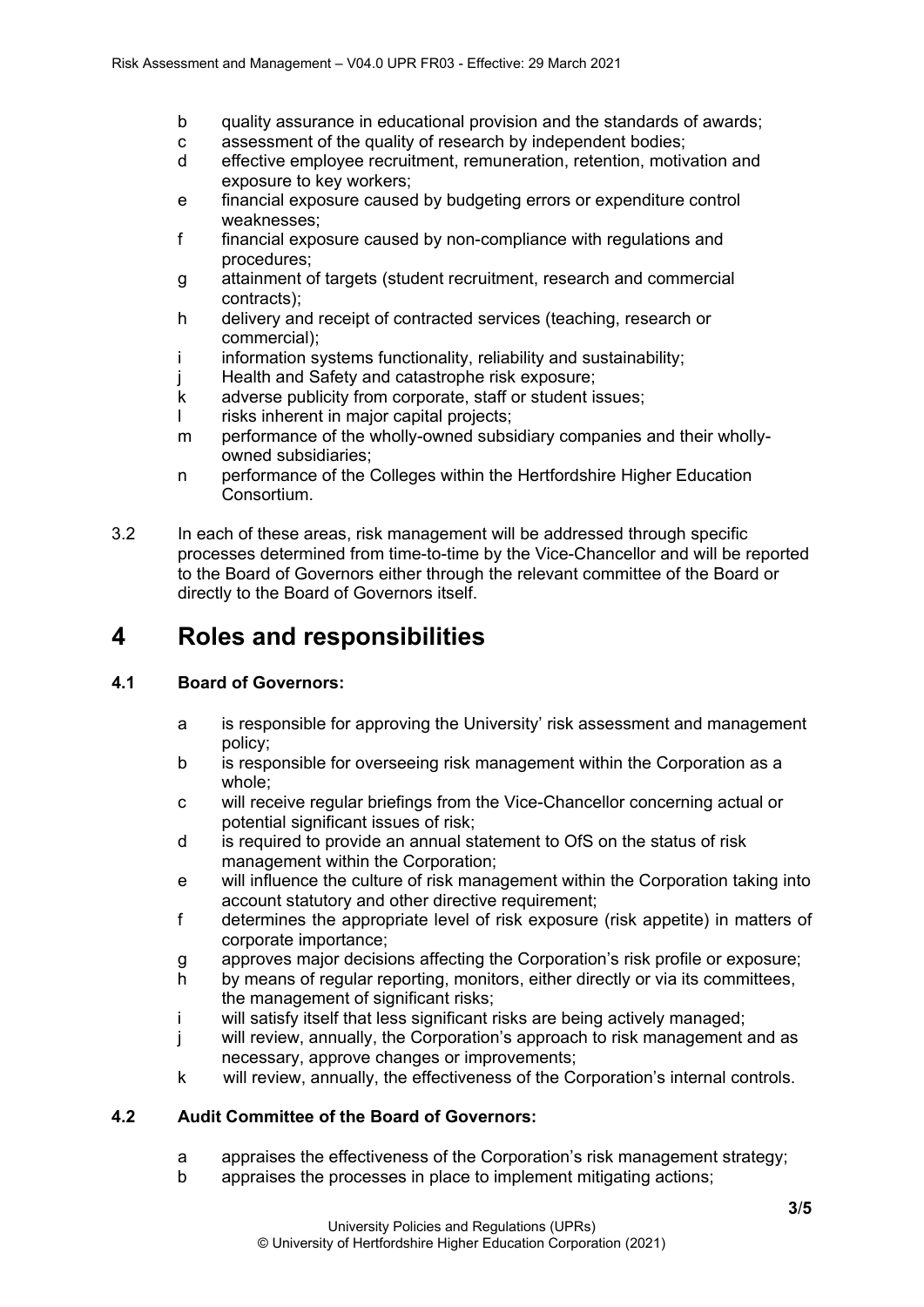c advises the Board of Governors on the University's financial standards and systems and the extent to which they enable the identification and management of risk.

### <span id="page-3-0"></span>**4.3 Board of Governors committee structure**

All committees and boards within the Board of Governors committee structure are required to consider risk at each meeting and report to the Board of Governors any significant risks within their areas of responsibility.

### <span id="page-3-1"></span>**4.4 Vice-Chancellor**

- 4.4.1 The Vice-Chancellor is responsible for:
	- a the determination and management of processes and structures such that the risk management policies and principles approved by the Board of Governors and set out in this document (UPR FR03) are implemented and risks identified, assessed and mitigated;
	- b the reporting of actual and potential risk to the Board of Governors;
	- c implementing appropriate mitigating action where the risk exposure of the Corporation is assessed as being higher than the level determined by the Board of Governors (see section 2.2);
	- d monitoring the operation of risk management procedures across the University;
	- e reviewing, annually, the effectiveness of the system of internal control and providing assurance to the Board of Governors;
	- f reviewing, annually the potential impact of uncontrollable external factors on the Corporation and the effectiveness of its systems, procedures and contingency plans in response to these.
- 4.4.2 For the proper management of risk, the Vice-Chancellor has assigned specific responsibilities to the Secretary and Registrar and the University Business Risk Manager including:
	- a supporting the maintenance of the Corporate Risk Register;
	- b co-ordinating the production and maintenance of Risk Registers by Heads of Strategic Business Units, the wholly-owned subsidiary companies and their wholly-owned subsidiaries;
	- c supporting the Vice-Chancellor's programme for the record of risk and the implementation and monitoring of mitigating actions.

### <span id="page-3-2"></span>**4.5 Heads of Strategic Business Units**

- a are responsible for promoting good risk management practice within their respective areas;
- b are accountable to the Vice-Chancellor and responsible to the Vice-Chancellor for effective risk management within their areas of responsibility;
- c are responsible to the Vice-Chancellor for implementing appropriate mitigating action where the risk exposure of the Corporation is assessed as being higher than the level determined by the Board of Governors (see section 4.4.1, c);
- d will create and maintain a risk register;
- e will, in preparation for the annual planning cycle, make a formal annual review of risk (actual and potential) and the arrangements for its mitigation;